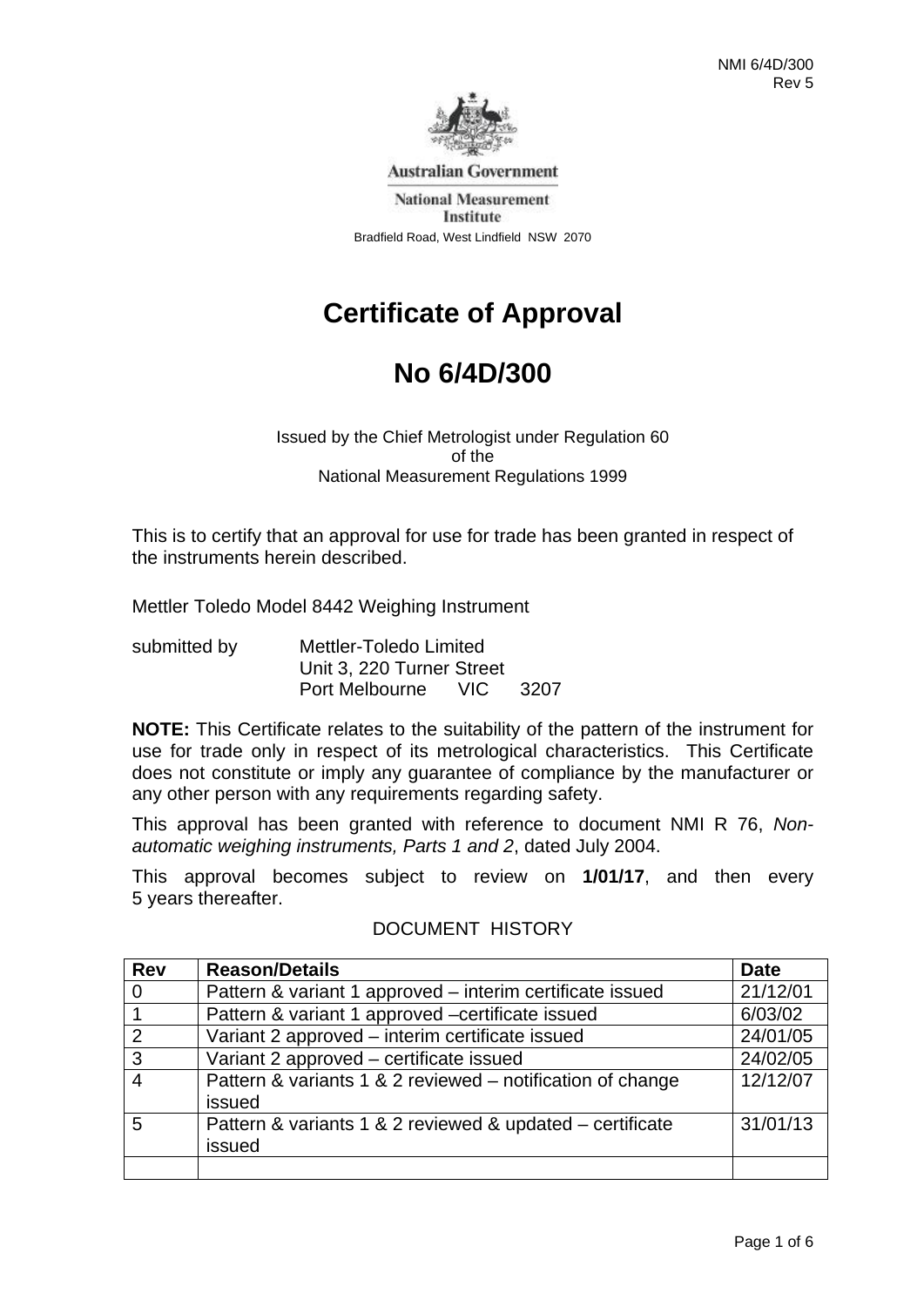## CONDITIONS OF APPROVAL

#### **General**

Instruments purporting to comply with this approval shall be marked with pattern approval number 'NMI (or NSC) 6/4D/300' and only by persons authorised by the submittor.

It is the submittor's responsibility to ensure that all instruments marked with this approval number are constructed as described in the documentation lodged with the National Measurement Institute (NMI) and with the relevant Certificate of Approval and Technical Schedule. Failure to comply with this Condition may attract penalties under Section 19B of the National Measurement Act and may result in cancellation or withdrawal of the approval, in accordance with document NMI P 106.

Auxiliary devices used with this instrument shall comply with the requirements of General Supplementary Certificates No S1/0/A or No S1/0B.

Signed by a person authorised by the Chief Metrologist to exercise their powers under Regulation 60 of the *National Measurement Regulations 1999*.

Dr A Rawlinson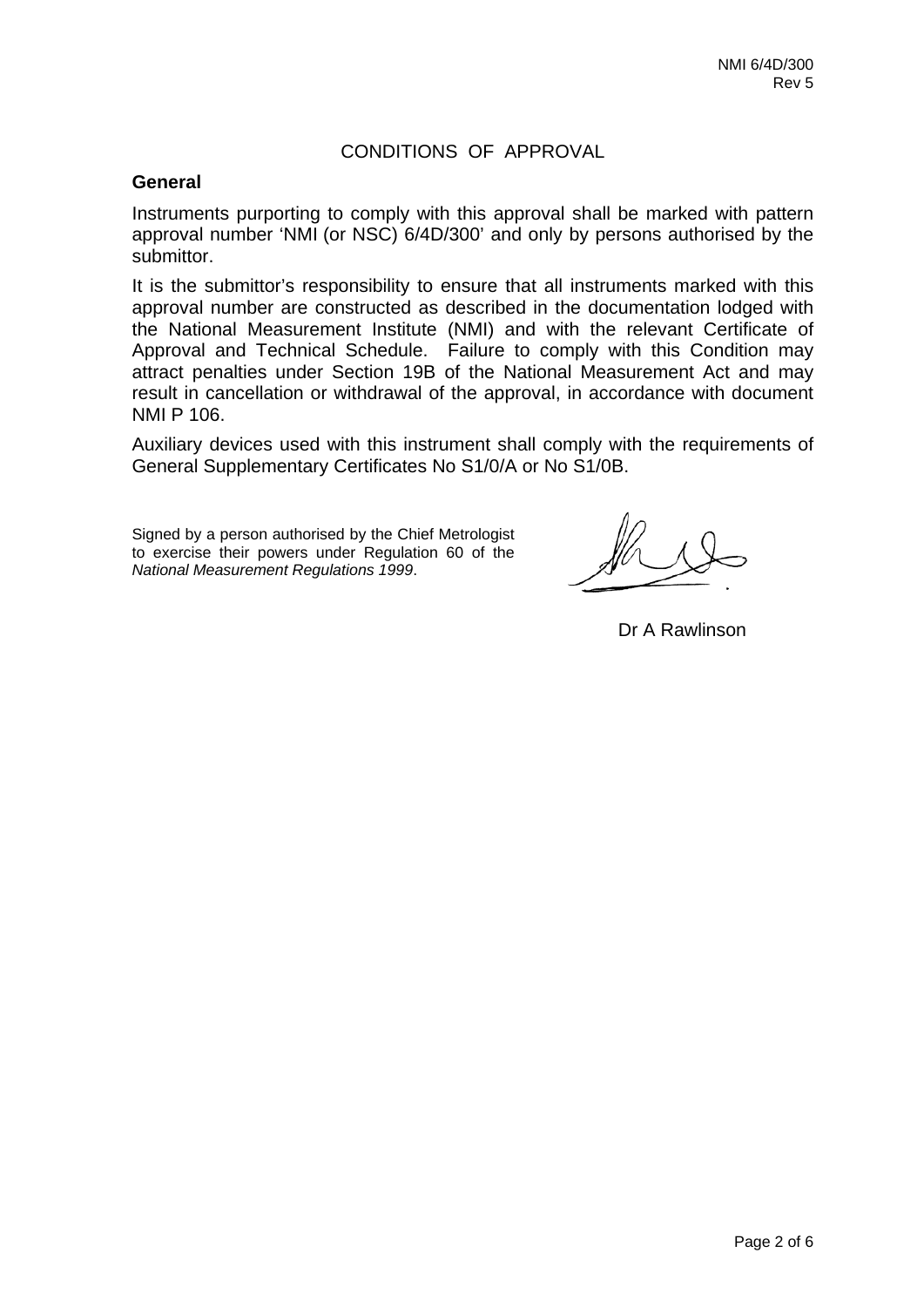## TECHNICAL SCHEDULE No 6/4D/300

#### **1. Description of Pattern approved on 21/12/01**

A Mettler Toledo model 8442 class  $I\!\!\!\!D$  non-automatic self-indicating multi-interval price-computing weighing instrument (Figure 1) with a verification scale interval  $(e_1)$  of 0.002 kg up to 6 kg and a verification scale interval  $(e_2)$  of 0.005 kg from 6 kg up to the maximum capacity of 15 kg.

Instruments have unit price to \$9999.99/kg and price to \$9999.99, and are fitted with a price look up (PLU) facility.

Instruments may have the purchasers' indicator mounted on a column (Figure 1) or mounted on the body of the instrument with the column stored within the instrument (Figure 2).

Instruments are fitted with an integral printer and may be fitted with output sockets (output interfacing capability) for the connection of auxiliary and/or peripheral devices.

Instruments are fitted with an interface for connection of a cash draw and/or for downloading of PLU data (product names, unit pricing and pre-set tare values).

Instruments may be set to PRE PACK mode for producing labels for pre-packed articles.

Instruments are approved for use over a temperature range of 0°C to +40°C and must be so marked.

#### **1.1 Zero**

Zero is automatically corrected to within  $\pm 0.25e_1$  whenever power is applied and whenever the instrument comes to rest within 0.5 $e_1$  of zero.

The initial zero-setting device has a nominal range of not more than 20% of the maximum capacity of the instrument.

The instrument has a semi-automatic zero-setting device with a nominal range of not more than 4% of the maximum capacity of the instrument.

#### **1.2 Tare**

A semi-automatic and/or a non-automatic keyboard-entered subtractive pre-set taring device may be fitted. Each device has a capacity of up 6 kg maximum capacity. The pre-set tare values may be associated with PLU items.

#### **1.3 Display Check**

A display check is initiated whenever power is applied.The software version number is also displayed at this time.

### **1.4 Levelling**

The instrument is provided with adjustable feet and adjacent to the level indicator is a notice advising that the instrument must be level when in use.

### **1.5 Verification Provision**

Provision is made for the application of a verification mark.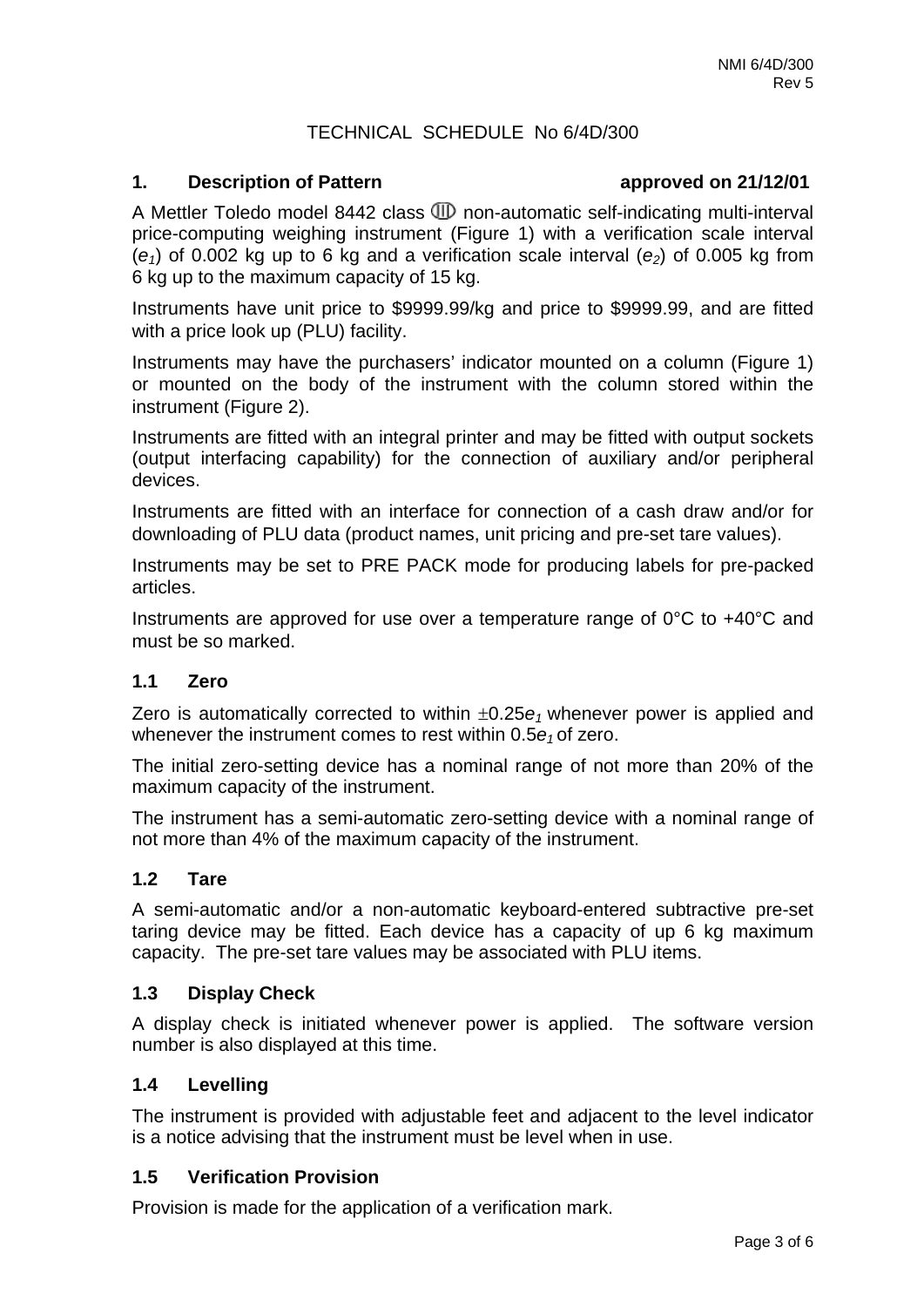# **1.6 Sealing Provision**

Provision is made for access to the calibration adjustments to be sealed by means of a destructible label across the electronics cover located under the load receptor.

# **1.7 Descriptive Markings and Notices**

Instruments are marked with the following data, together in one location, in the form shown at right:

| Manufacturer's mark, or name written in full<br>Indication of accuracy class | aid                               |
|------------------------------------------------------------------------------|-----------------------------------|
| Pattern approval number for the instrument                                   | NMI (or NSC) 6/4D/300             |
| Maximum capacity                                                             | <i>Max </i> / g or kg #           |
| Minimum capacity                                                             | <i>Min</i> g or kg #              |
| Verification scale interval                                                  | $e =$ / g or kg #                 |
| Maximum subtractive tare                                                     | $T =$ - g or kg                   |
| Serial number of the instrument                                              |                                   |
| Special temperature limits                                                   | $0^{\circ}$ C to +40 $^{\circ}$ C |

# These markings are also shown near the display of the result if they are not already located there.

### **2. Description of Variant 1 approved on 17/03/98**

With a verification scale interval  $(e_1)$  of 0.005 kg up to 15 kg and a verification scale interval  $(e_2)$  of 0.01 kg from 15 kg up to the maximum capacity of 30 kg.

The tare devices, if fitted, each have a maximum capacity of 15 kg.

# **3. Description of Variant 2 approved on 24/01/05**

The pattern and variant 1 with an alternative keyboard and an alternative columnmounted display (Figure 3).

# TEST PROCEDURE No 6/4D/300

Instruments shall be tested in accordance with any relevant tests specified in the National Instrument Test Procedures.

The instrument shall not be adjusted to anything other than as close as practical to zero error, even when these values are within the maximum permissible errors.

### **Maximum Permissible Errors**

The maximum permissible errors are specified in Schedule 1 of the *National Trade Measurement Regulations 2009*.

For multi-interval instruments with verification scale intervals of  $e_1$ ,  $e_2$  ..., apply  $e_1$ for zero adjustment, and maximum permissible errors apply  $e_1$ ,  $e_2$  ..., as applicable for the load.

Ensure that instruments are only being used within the special temperature limits stated elsewhere in this Technical Schedule.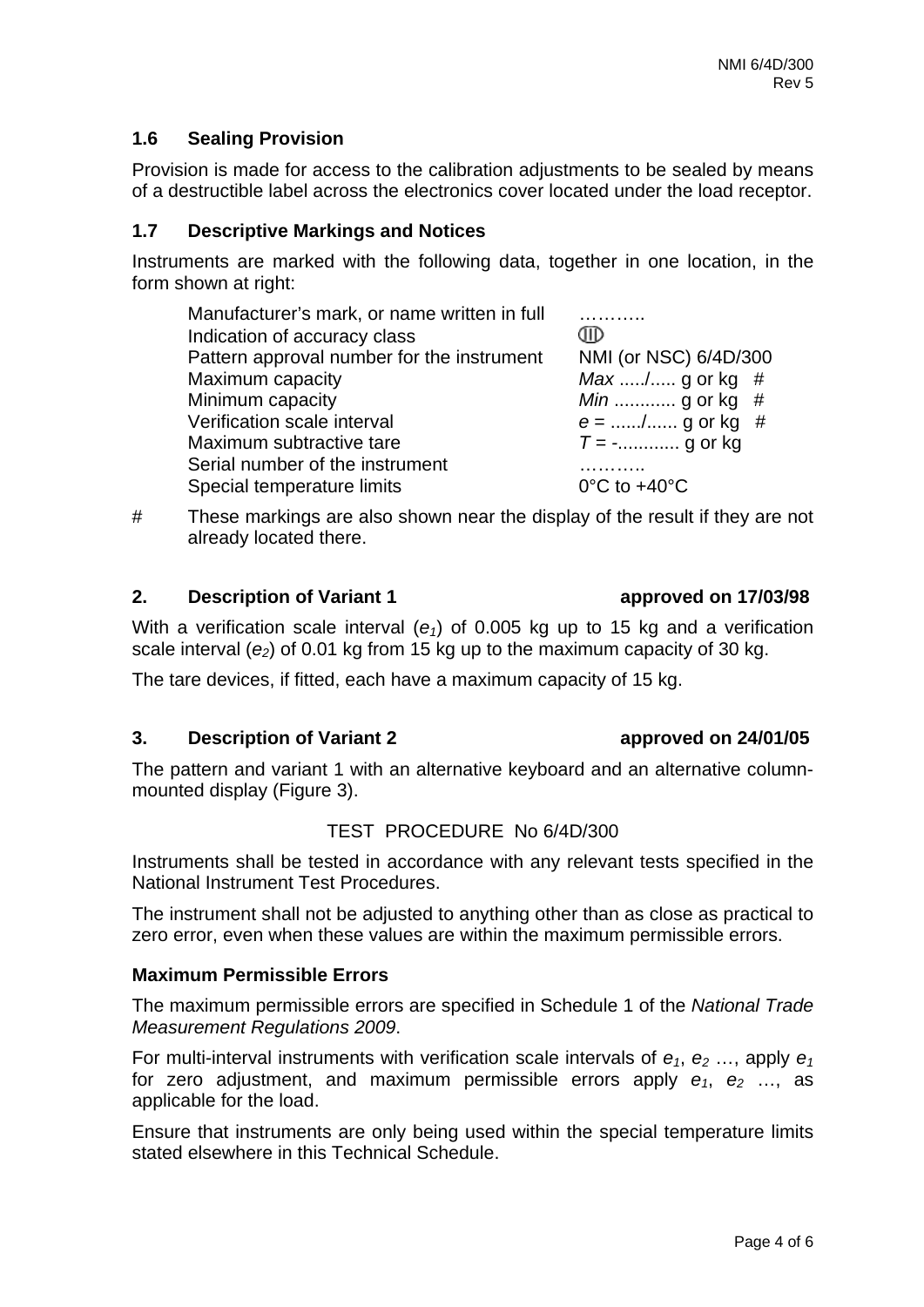# FIGURE 6/4D/300 – 1



Mettler Toledo Model 8442 Weighing Instrument

FIGURE 6/4D/300 – 2



Showing Alternative Purchaser Display Mounting and Storage of Display Column